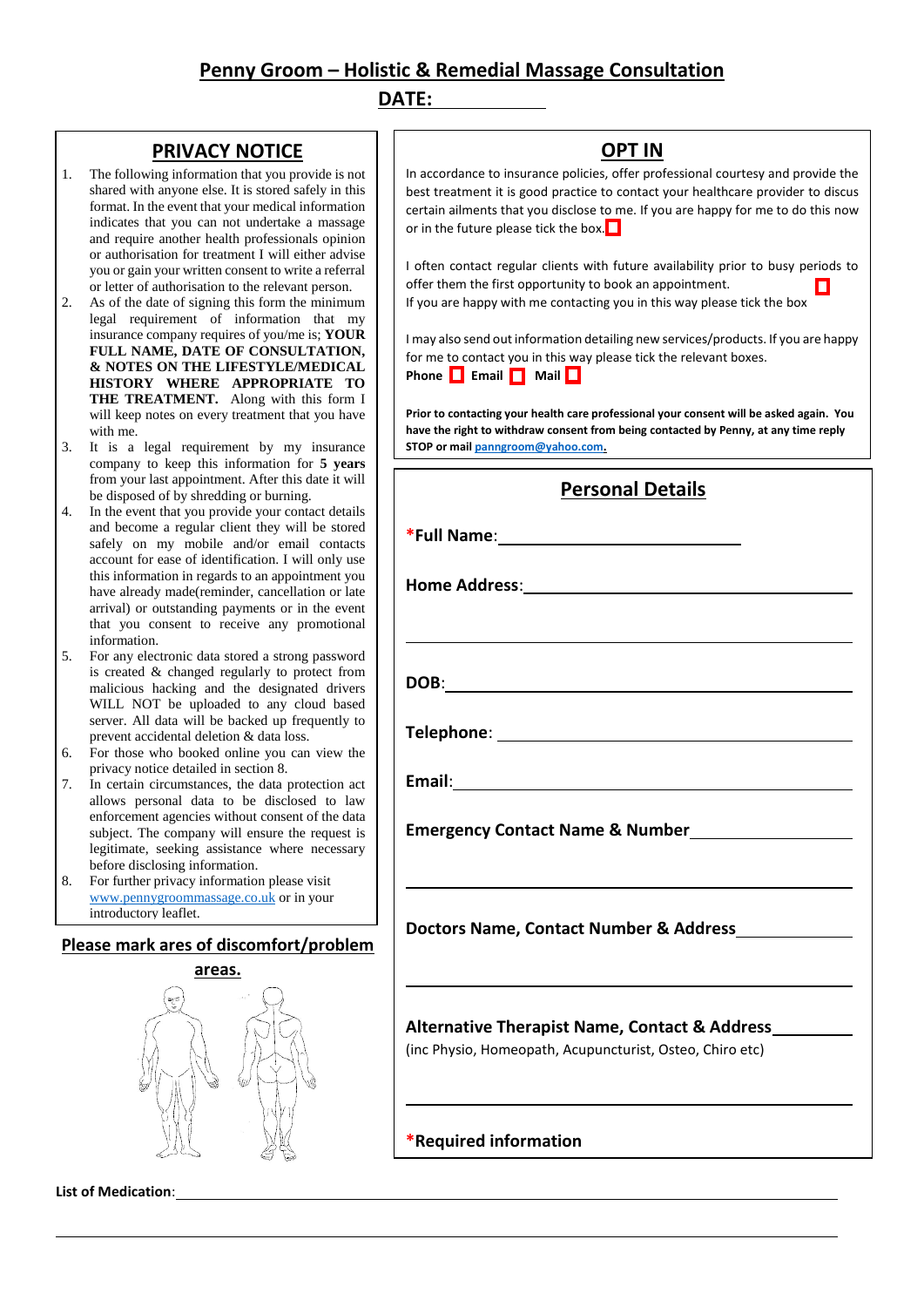| *Are you or do you Suffer any of the                        | *Life Style                                                                                                                                                                                    |                                                                 |
|-------------------------------------------------------------|------------------------------------------------------------------------------------------------------------------------------------------------------------------------------------------------|-----------------------------------------------------------------|
| following                                                   | 1.) Out of 24 hrs how much time do you spend;                                                                                                                                                  |                                                                 |
|                                                             |                                                                                                                                                                                                |                                                                 |
| . Fungal Infection                                          | Sitting Standing Travelling Walking Exercising Sleep                                                                                                                                           |                                                                 |
| . Cold sores                                                |                                                                                                                                                                                                |                                                                 |
| . Infectious/Contagious conditions                          | 2.) What musculo-skeletal issues do you have:                                                                                                                                                  |                                                                 |
| <b>Diabetes</b>                                             | a) Back<br>b) Joint Stiffness                                                                                                                                                                  | c) Aches/pain d) Headaches                                      |
| . Cancer                                                    |                                                                                                                                                                                                |                                                                 |
| . Epilepsy                                                  |                                                                                                                                                                                                |                                                                 |
| . Osteoporosis                                              | 3.) When do you feel more discomfort:                                                                                                                                                          |                                                                 |
| . Nervous Dysfunction                                       | a) In bed<br>b) First thing in the morning                                                                                                                                                     | c) During the day                                               |
| . Varicose Veins                                            | d) End of the Day                                                                                                                                                                              |                                                                 |
| . Cerebral Palsy                                            | 4.) Does the discomfort arise when you do the following:                                                                                                                                       |                                                                 |
| . Stroke                                                    | a) Sitting b) Standing c) Laying                                                                                                                                                               |                                                                 |
| . Heart Conditions                                          | d) Doing a particular movment                                                                                                                                                                  |                                                                 |
| . Allergies                                                 |                                                                                                                                                                                                |                                                                 |
| . Diagnosed Back Conditions<br>. High or Low Blood Pressure | e) Staying in a particular stance                                                                                                                                                              |                                                                 |
| . Arthritis (Osteo/Rhematoid)                               |                                                                                                                                                                                                |                                                                 |
| . Respiratory Conditions                                    | 5.) What execise do you do:                                                                                                                                                                    |                                                                 |
| . Skin Conditions                                           | a) Walking b) Running c) Racket Sport d) Contact sport e) Yoga f) Pilates g)                                                                                                                   |                                                                 |
| . Bone or Joint Conditions                                  | Weights                                                                                                                                                                                        |                                                                 |
| . Trapped or Pinched Nerve                                  |                                                                                                                                                                                                |                                                                 |
| . Recent Sprains or Strains                                 | Other or more specific                                                                                                                                                                         |                                                                 |
| . Recent Operations (2 years or less)                       | 6.) How stressed are you at:                                                                                                                                                                   |                                                                 |
| . Recent Steroids or Cortisone Injection                    |                                                                                                                                                                                                | Home _______________ (1-Not at all, 10-Extremely)               |
| . Any Swelling/Inflammation                                 |                                                                                                                                                                                                |                                                                 |
| . Embolism, Thrombosis, Aneurism                            |                                                                                                                                                                                                |                                                                 |
| . Recent Invasive facial treatments                         |                                                                                                                                                                                                |                                                                 |
| . Other old injuries                                        |                                                                                                                                                                                                |                                                                 |
|                                                             |                                                                                                                                                                                                |                                                                 |
| Other                                                       |                                                                                                                                                                                                |                                                                 |
|                                                             |                                                                                                                                                                                                |                                                                 |
| Please give details to those circled                        |                                                                                                                                                                                                |                                                                 |
| above. i.e area affected, type, date of                     | <b>*Women Only</b>                                                                                                                                                                             |                                                                 |
| injury/operation etc any rehab.                             |                                                                                                                                                                                                |                                                                 |
|                                                             | Are you pregnant? Y / N<br>. Anaemia                                                                                                                                                           | If YES have you or have you ever had:<br>. Gestational Diabetes |
|                                                             | . Oedema or Swelling                                                                                                                                                                           | . Fatigue                                                       |
|                                                             | . Headaches                                                                                                                                                                                    | . Insomina                                                      |
|                                                             | . Leg cramps                                                                                                                                                                                   | . Heart Burn                                                    |
|                                                             | . Nausea                                                                                                                                                                                       | . Sciatica                                                      |
|                                                             | . Rectus muscle separation                                                                                                                                                                     | . Symphysis pubis separation                                    |
|                                                             | . Excess Thirst                                                                                                                                                                                | . Previous Caesarian birth                                      |
|                                                             | . Constipation<br>. Breathlessness                                                                                                                                                             | . Morning Sickness<br>. *Leaking amnionic fluid                 |
|                                                             | . *vaginal bleeding                                                                                                                                                                            | . *Bladder infection                                            |
|                                                             | . * Uterine Bleeding                                                                                                                                                                           | . *Chronic Hypertension                                         |
|                                                             | . * Abdominal cramping                                                                                                                                                                         | . *Miscarriage                                                  |
|                                                             | . * Placenta Problems                                                                                                                                                                          | . *Pre-term Labour                                              |
|                                                             | . *Pre-eclampsia                                                                                                                                                                               | . *Visual Disturbances                                          |
| Please make your therapist aware of all                     |                                                                                                                                                                                                |                                                                 |
| Verucca's, Warts, Cold Sores, Althletes foot                |                                                                                                                                                                                                |                                                                 |
| or fungal/contagious infections. If in specific             | I am experiencing a low/high risk (circle one) pregnancy according to my doctor/midwife.                                                                                                       |                                                                 |
| areas only please ensure areas are well                     |                                                                                                                                                                                                |                                                                 |
| covered for hygiene purposes.                               | If I am currently having or develop complications (any conditions/symptoms listed above with<br>*) I will discuss the condition with my massage therapist, and will have a medical release for |                                                                 |
|                                                             | massage signed by my pre-natal care provider before continuing bodywork.                                                                                                                       |                                                                 |
|                                                             |                                                                                                                                                                                                |                                                                 |